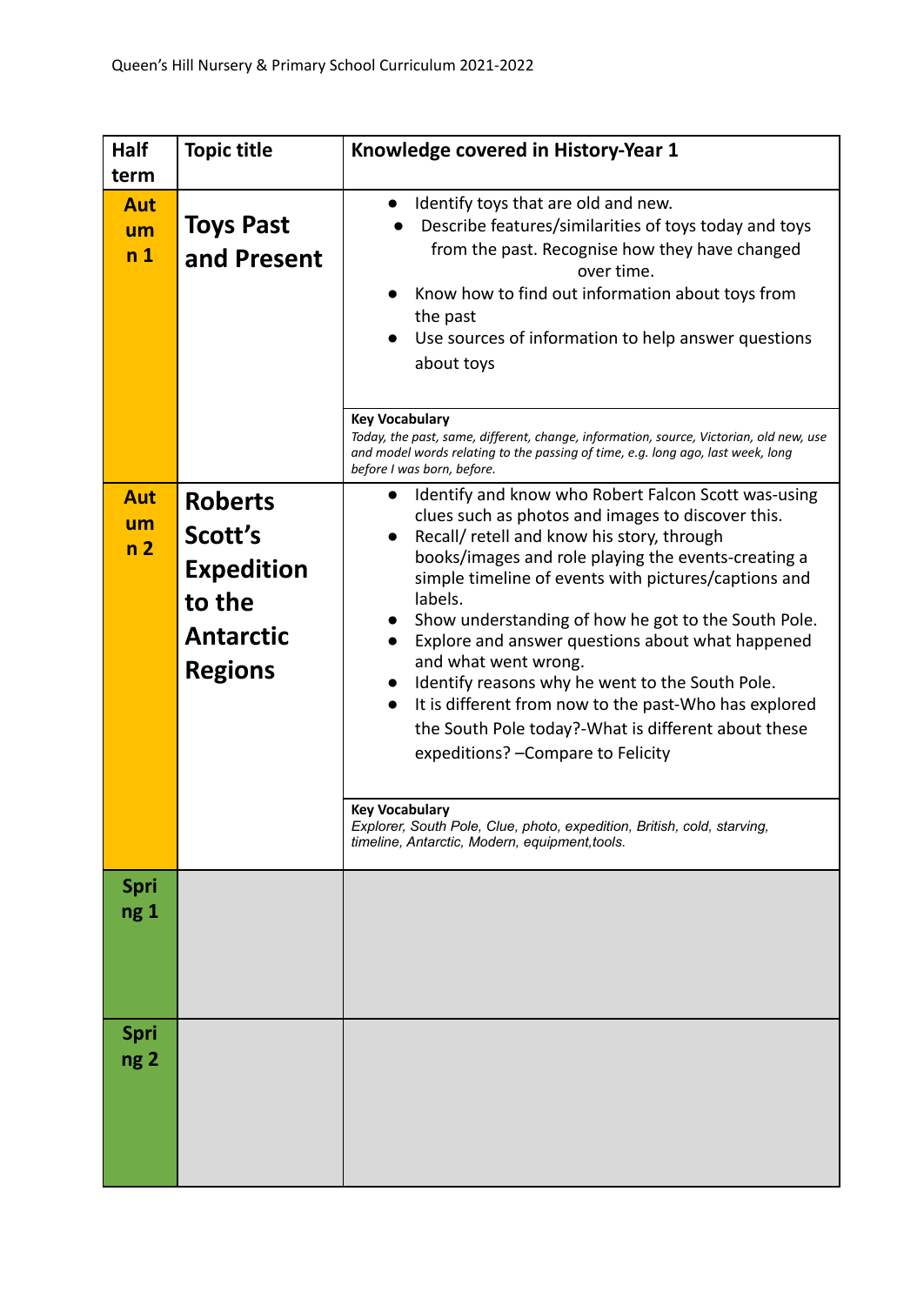| Su<br>mm<br>er <sub>1</sub> | <b>Isambard</b><br>Kingdom<br><b>Brunel-Britai</b><br>n's industrial<br>revolution | What it means to be famous and the different reasons<br>$\bullet$<br>people become famous<br>Who Isambard Kingdom Brunel is (an inventor, designer and<br>$\bullet$<br>engineer who built bridges, tunnels and ships)<br>The key events in Brunel's life and where they sit in a<br>sequence<br>How Brunel overcame adversity, failure and criticism<br>How Brunel's life compares to another significant individual<br>$\bullet$<br>who has contributed to Britain's achievements using simple<br>terms relating to the passing of time such as 'before', 'after',<br>'past', 'present', 'then' and 'now'<br>Brunel's impact on modern society through looking at the<br>evidence of remaining structures (Temple Meads,<br>Paddington, SS Great Britain, GWR museum, Thames Tunnel,<br>Tamar Railway Bridge, Box Tunnel)<br>Brunel's involvement with The Great Exhibition as a<br>$\bullet$<br>showcase and celebration of Britain's past, present and<br>future innovations.<br><b>Key Vocabulary</b><br>Inventor, engineer, tunnel, bridge, ship, railway, station, impact, research,<br>evidence, historians |
|-----------------------------|------------------------------------------------------------------------------------|--------------------------------------------------------------------------------------------------------------------------------------------------------------------------------------------------------------------------------------------------------------------------------------------------------------------------------------------------------------------------------------------------------------------------------------------------------------------------------------------------------------------------------------------------------------------------------------------------------------------------------------------------------------------------------------------------------------------------------------------------------------------------------------------------------------------------------------------------------------------------------------------------------------------------------------------------------------------------------------------------------------------------------------------------------------------------------------------------------------------|
| Su<br>mm<br>er <sub>2</sub> |                                                                                    |                                                                                                                                                                                                                                                                                                                                                                                                                                                                                                                                                                                                                                                                                                                                                                                                                                                                                                                                                                                                                                                                                                                    |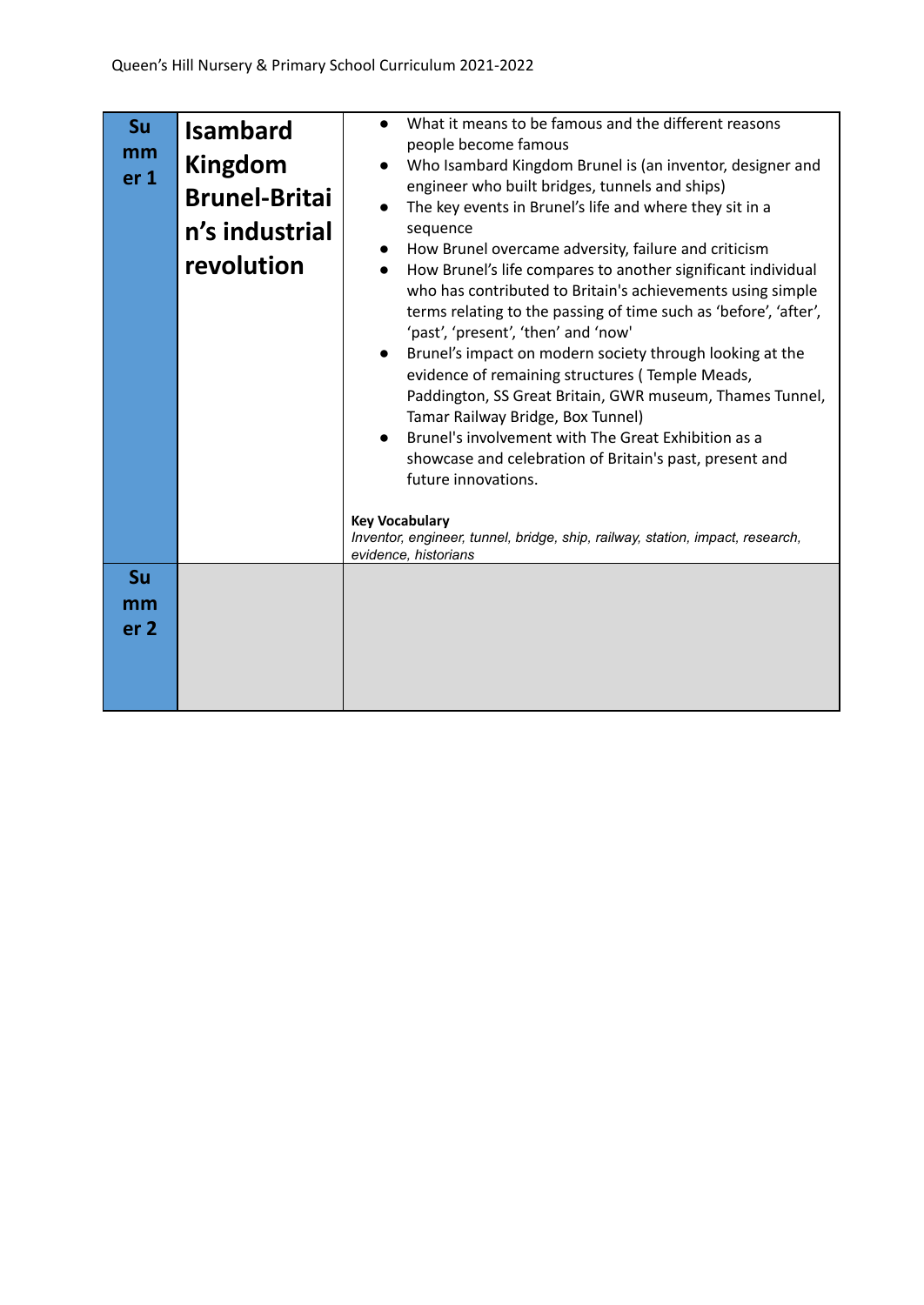| Half<br>term                       | <b>Topic title</b>                               | Knowledge covered in History-Year 2                                                                                                                                                                                                                                                                                                                                                                                                                                                                                                                                                                                                                                                                                                                                                                  |
|------------------------------------|--------------------------------------------------|------------------------------------------------------------------------------------------------------------------------------------------------------------------------------------------------------------------------------------------------------------------------------------------------------------------------------------------------------------------------------------------------------------------------------------------------------------------------------------------------------------------------------------------------------------------------------------------------------------------------------------------------------------------------------------------------------------------------------------------------------------------------------------------------------|
| <b>Aut</b><br>um<br>n <sub>1</sub> |                                                  |                                                                                                                                                                                                                                                                                                                                                                                                                                                                                                                                                                                                                                                                                                                                                                                                      |
| Aut<br>um<br>n <sub>2</sub>        |                                                  |                                                                                                                                                                                                                                                                                                                                                                                                                                                                                                                                                                                                                                                                                                                                                                                                      |
| Spri<br>ng 1                       | <b>History of</b><br>flight                      | The history of human's desire to fly (Daedelus and Icarus and<br>$\bullet$<br>Davinci's drawings of helicopters)<br>Hot air balloon invention by the Montgolfier brothers<br>$\bullet$<br>When the first aeroplane flight took place<br>$\bullet$<br>How the first aeroplane flight relates to other events within<br>$\bullet$<br>the world at the time<br>Identify and know who the Wright brothers were<br>$\bullet$<br>Understand the achievement of the first successful flight<br>$\bullet$<br>The impact that the Wright brother had on flight today<br>Other important figures in flight such as Amelia Earhart, Neil<br>Armstrong, Bessie Coleman and Kitty Hawk.<br><b>Key Vocabulary</b><br>aeroplane, glide/glider, helicopter, aviation, mechanic, invent, hot air balloon,<br>aircraft |
| Spri<br>ng 2                       |                                                  |                                                                                                                                                                                                                                                                                                                                                                                                                                                                                                                                                                                                                                                                                                                                                                                                      |
| Su<br>mm<br>er <sub>1</sub>        | <b>Seaside</b><br>towns and<br><b>lifesavers</b> | Who Henry Blogg was and why he is a significant individual<br>Comparison between life saving and see now and then<br>What the Titanic was and what made it famous<br>The impact that the sinking of the Titanic had on modern sea<br>travel<br><b>Key Vocabulary</b><br>Henry Blogg, Cromer, lifeboat, coxswain, Titanic, iceberg, Captain                                                                                                                                                                                                                                                                                                                                                                                                                                                           |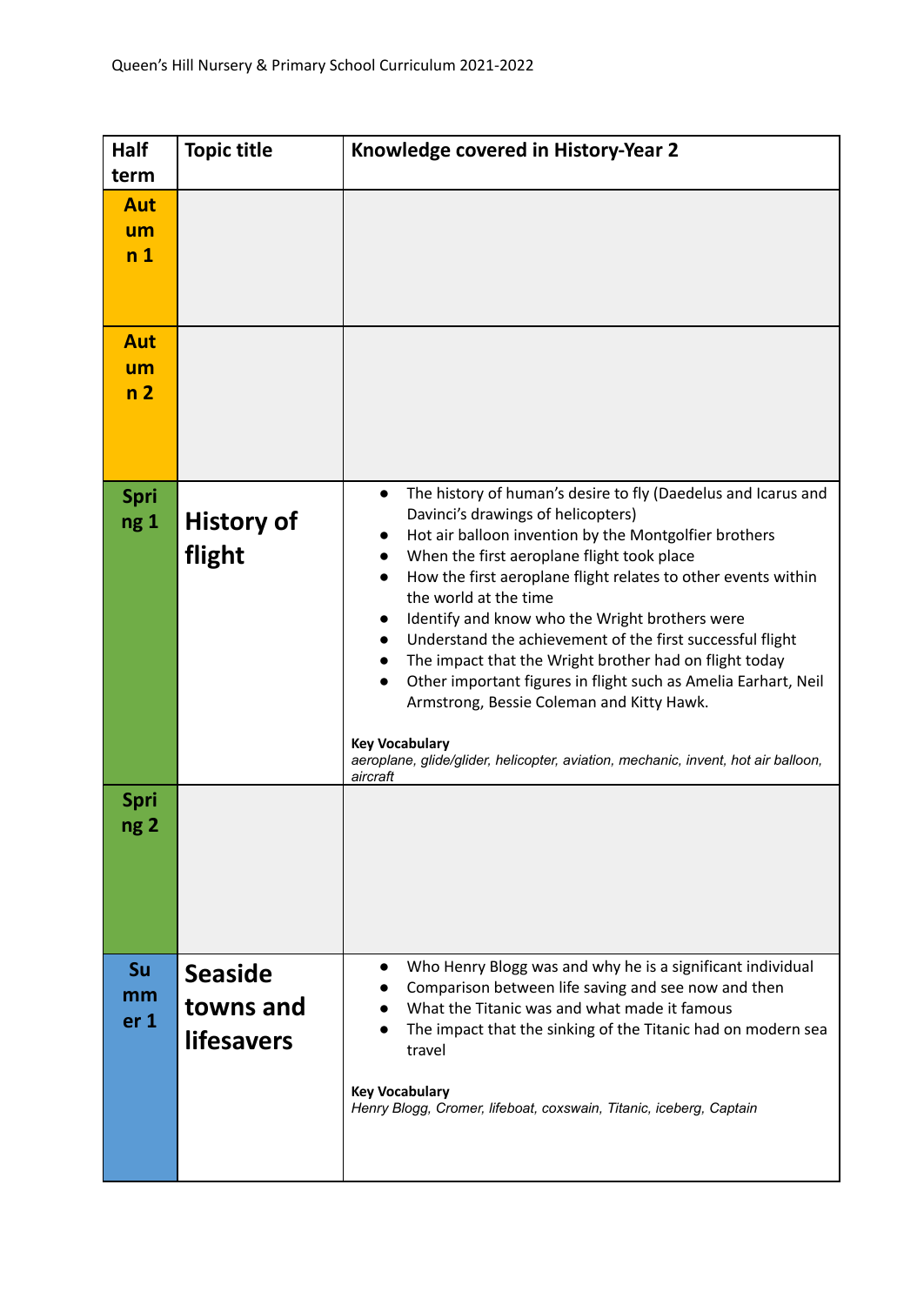| Su<br>mm<br>er <sub>2</sub> | Events that led to the popularity of seaside resorts<br>$\bullet$<br>(development of railways allowing people to travel further)<br>Why people wanted to visit the seaside, including the<br>$\bullet$<br>believed health benefits of seawater<br>How seaside holidays have changed over time including<br>$\bullet$<br>clothing and leisure activities<br>Who Grace Darling was and how her actions impact life<br>$\bullet$<br>today<br>Case study of Cromer - comparing life/leisure there during<br>$\bullet$<br>the Victorian era and now |  |
|-----------------------------|------------------------------------------------------------------------------------------------------------------------------------------------------------------------------------------------------------------------------------------------------------------------------------------------------------------------------------------------------------------------------------------------------------------------------------------------------------------------------------------------------------------------------------------------|--|
|                             | <b>Key Vocabulary</b><br>Bathing machine, beach hut, pier, promenade, Punch and Judy, steam train                                                                                                                                                                                                                                                                                                                                                                                                                                              |  |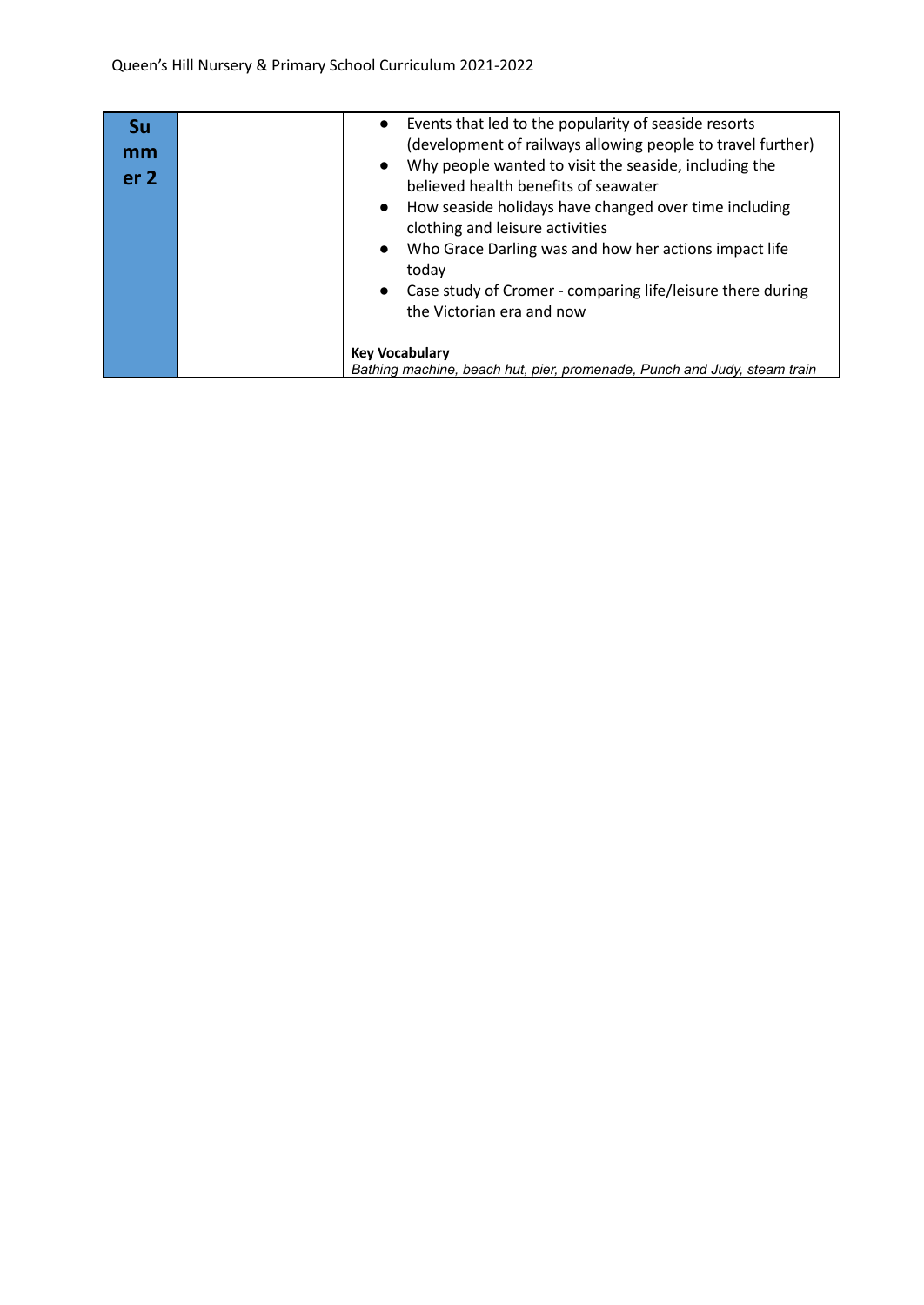| <b>Half</b>                                | <b>Topic title</b>               | Knowledge covered in History-Year 3                                                                                                                                                                                                                                                                                                                                                                                                                                                                                                                                                                                                                                                                                                                                                                                                                                                                           |
|--------------------------------------------|----------------------------------|---------------------------------------------------------------------------------------------------------------------------------------------------------------------------------------------------------------------------------------------------------------------------------------------------------------------------------------------------------------------------------------------------------------------------------------------------------------------------------------------------------------------------------------------------------------------------------------------------------------------------------------------------------------------------------------------------------------------------------------------------------------------------------------------------------------------------------------------------------------------------------------------------------------|
| term<br><b>Aut</b><br>um<br>n <sub>1</sub> | <b>Vile</b><br><b>Victorians</b> | Where the Victorian era sits on a timeline<br>$\bullet$<br>The expansion of the British empire and its effect on the<br>rest of the world<br>Key inventions during the Victorian era and their impact<br>$\bullet$<br>on life today (railway network, photography, telephone,<br>London Underground, public flushing toilet)<br>The Industrial Revolution and its immediate and long<br>$\bullet$<br>term impact (change in British landscape from rural to<br>industrial, expansion of towns and increased need for<br>transport)<br>Why workhouses were built and what it was like to live<br>in one<br>Everyday life and the differences between rich and poor<br>Key events in Queen Victoria's life<br>Victorian Norwich - photos, transport, Queen Victoria,<br>workhouses, schools, rich v poor<br><b>Key Vocabulary</b><br>Industry, Industrial Revolution, invention, migrate, reign, rural, typhoid |
|                                            |                                  |                                                                                                                                                                                                                                                                                                                                                                                                                                                                                                                                                                                                                                                                                                                                                                                                                                                                                                               |
| <b>Aut</b><br>um<br>n <sub>2</sub>         |                                  |                                                                                                                                                                                                                                                                                                                                                                                                                                                                                                                                                                                                                                                                                                                                                                                                                                                                                                               |
| Spri<br>ng 1                               | Exciting<br><b>Egyptians</b>     | Locate Ancient Egypt in time and place and know the<br>differences between ancient and modern Egypt<br>Landscape of Ancient Egypt - importance of the Nile and how<br>it was utilised<br>The impact of the ancient Egyptians writing systems<br>$\bullet$<br>(hieroglyphics and papyrus)<br>The discovery of Tutankhamun's tomb in 1922, Howard<br>Carter's role, what 'archaelogist' means and the significance<br>of the discovery.<br>The role of artefacts in historical knowledge<br>Everyday life in Egypt - food, religion, clothing, farming<br>The roles of pharaohs (Menes, Ramesses or Cleopatra)<br>Egyptian tombs, pyramids, burial sites - beliefs in gods and<br>$\bullet$<br>goddesses, mummification.<br><b>Key Vocabulary</b><br>Egypt, Africa, ancient, modern, AD, BC, the Nile, silt, Tutankhamun,<br>Howard Carter, hieroglyphics, papyrus, archaeologist, artefacts, discovery,        |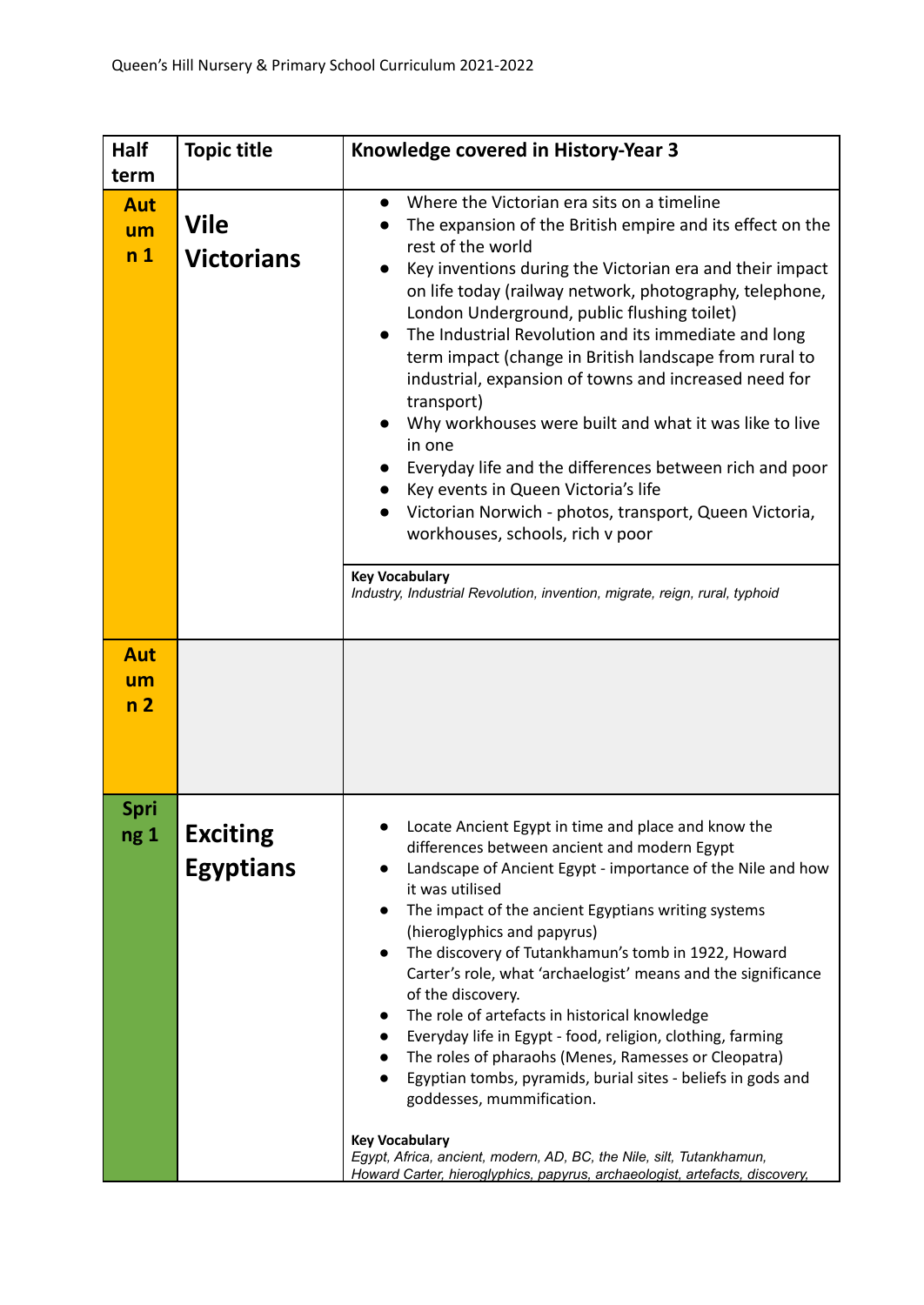|                                |                                                                                        | sarcophagus, tomb, pyramid, burial site, gods, goddesses, mummification,<br>pharaoh, canopic jars, scarab, flatbread, slave, sickle, desert                                                                                                                                                                                                                                                                                                                                                                                                                                                                                                                                                                                  |
|--------------------------------|----------------------------------------------------------------------------------------|------------------------------------------------------------------------------------------------------------------------------------------------------------------------------------------------------------------------------------------------------------------------------------------------------------------------------------------------------------------------------------------------------------------------------------------------------------------------------------------------------------------------------------------------------------------------------------------------------------------------------------------------------------------------------------------------------------------------------|
| <b>Spri</b><br>ng <sub>2</sub> |                                                                                        |                                                                                                                                                                                                                                                                                                                                                                                                                                                                                                                                                                                                                                                                                                                              |
| Su<br>mm<br>er <sub>1</sub>    | <b>Changes in</b><br><b>Britain from</b><br>the Stone<br>Age to the<br><b>Iron Age</b> | Where the Stone Age gets its name<br>How early man survived in a harsh environment (challenges<br>and tools used)<br>Materials used for tools and weapons and how they changed<br>Skara Brae: how it was discovered and the names of the<br>items<br>Copper 'child' - who worked in the copper mines and why<br>Homes within the Iron Age - how they were protected and<br>how they changed from the Stone Age to the Iron Age (the<br>use of Hillforts)<br>Stone Henge - how and why it was build, how it has changed<br>and the role of druids.<br><b>Key Vocabulary</b><br>Stone age, hunters, gatherers, skara brae, tribe, survival, tools, copper child,<br>mine, bronze age, iron age, hillforts, Stonehenge, druids. |
| Su<br>mm<br>er <sub>2</sub>    |                                                                                        |                                                                                                                                                                                                                                                                                                                                                                                                                                                                                                                                                                                                                                                                                                                              |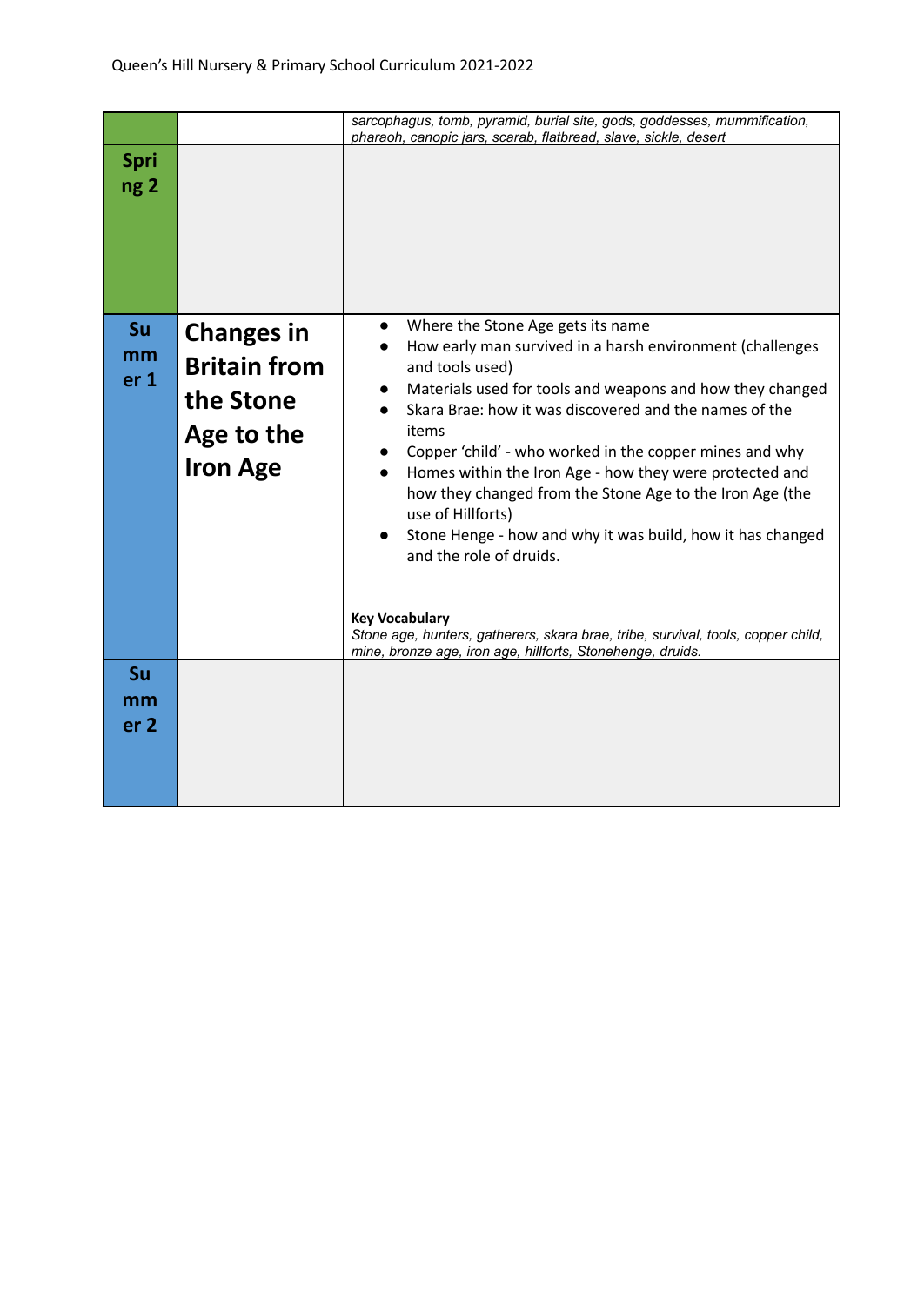| Half                                       | <b>Topic title</b>                                            | Knowledge covered in History-Year 4                                                                                                                                                                                                                                                                                                                                                                                                                                                                                                                                                                                                                                                                                                                                                                |
|--------------------------------------------|---------------------------------------------------------------|----------------------------------------------------------------------------------------------------------------------------------------------------------------------------------------------------------------------------------------------------------------------------------------------------------------------------------------------------------------------------------------------------------------------------------------------------------------------------------------------------------------------------------------------------------------------------------------------------------------------------------------------------------------------------------------------------------------------------------------------------------------------------------------------------|
| term<br><b>Aut</b><br>um<br>n <sub>1</sub> | <b>The Romans</b><br>and their<br>impact on<br><b>Britain</b> | Life in britain before Roman Invasion (Iron Age)<br>$\bullet$<br>Locate the roman period on a timeline and know<br>$\bullet$<br>some of the reasons why Romans left their<br>homelands to move to Britain<br>How, when and why Hadrian's wall was built<br>Similarities/differences between the lifestyles of<br><b>Romans and Celts</b><br>British resistance: the story of Boudicca - compare<br>and contrast descriptions<br>Key features of Roman life (rulers, gods, army,<br>gladiators).<br>The impact of the Roman Empire on Britain (roads,<br>towns, villas, technology, religion, slavery)<br><b>Key Vocabulary</b><br>Legion, colosseum, gladiator, Roman Empire, .AD, BC, Julius Ceaser, bath house,<br>mosaic, villa, soldier, sheild, chariot, slave, emperor, toga, Hadrian's wall |
| Aut<br>um<br>n <sub>2</sub>                |                                                               |                                                                                                                                                                                                                                                                                                                                                                                                                                                                                                                                                                                                                                                                                                                                                                                                    |
| Spri<br>ng <sub>1</sub>                    |                                                               |                                                                                                                                                                                                                                                                                                                                                                                                                                                                                                                                                                                                                                                                                                                                                                                                    |
| <b>Spri</b><br>ng <sub>2</sub>             | <b>Ancient</b><br><b>Aztecs</b>                               | Locate the Aztecs both geographically and on a<br>$\bullet$<br>timeline<br>The growth of the ancient city of Tenochtitlan and<br>how it has become Mexico City<br>Aztec gods, their roles and how they were<br>worshipped (through sacrifice and monuments<br>The Aztec way of life (how life differed for males and<br>females, rich and poor)<br>The Aztec calendar systems and how and why they<br>were developed<br><b>Key Vocabulary</b><br>Civilisation, culture, irrigation, migration, nomad, calendar, Tenochtitlan, sacrifice,<br>temple, pyramid, hieroglyphics                                                                                                                                                                                                                         |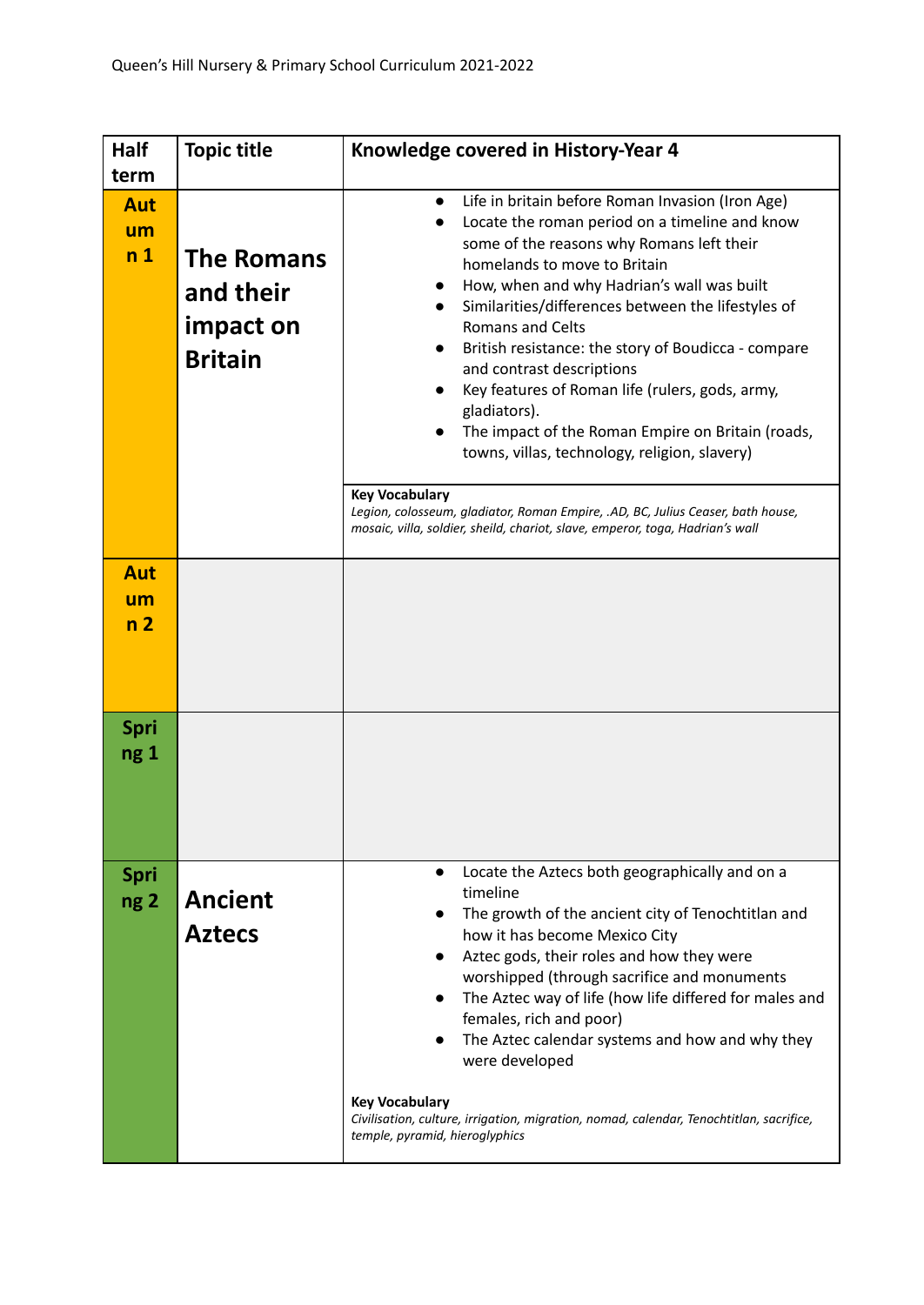| Su<br>mm<br>er <sub>1</sub>        |                         |                                                                                                                                                                                                                                                                                                                                                                                                                                                                                                                                                                                                                                                                                                                                 |
|------------------------------------|-------------------------|---------------------------------------------------------------------------------------------------------------------------------------------------------------------------------------------------------------------------------------------------------------------------------------------------------------------------------------------------------------------------------------------------------------------------------------------------------------------------------------------------------------------------------------------------------------------------------------------------------------------------------------------------------------------------------------------------------------------------------|
| <b>Su</b><br>mm<br>er <sub>2</sub> | <b>Anglo-</b><br>Saxons | Where the Ango-Saxons sit on a time-line of British history<br>$\bullet$<br>(with a focus on the Romans leaving Britain)<br>The origins of the Anglo-Saxons (from various tribes in<br>$\bullet$<br>Europe) and the events that led to them invading Britain<br>How Britain was divided by the Anglo-Saxons in to five<br>$\bullet$<br>kingdoms (Northumbria, Mercia, East Anglia, Essex, Kent,<br>Sussex and Wessex) and how this has influence Britain today<br>Ango-Saxon way of life, including homes, religion, food and<br>$\bullet$<br>important roles<br><b>Key Vocabulary</b><br>Angles, Pagan, Romans, Saxons, settlement, archaeology, artefacts, invade,<br>kingdom, Scandinavia, Germany, Denmark, the Netherlands |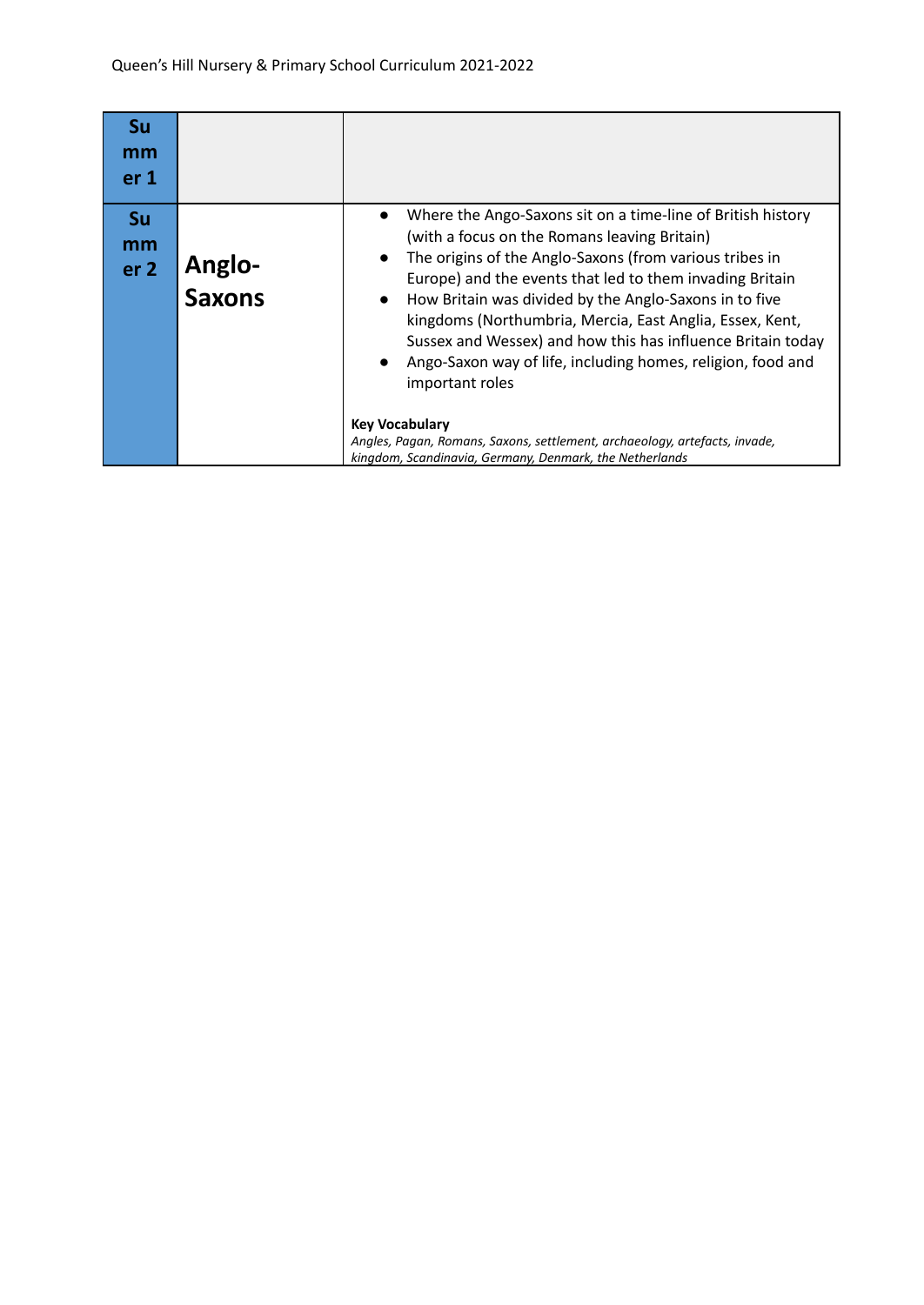| Half<br>term                       | <b>Topic title</b>               | Knowledge covered in History-Year 5                                                                                                                                                                                                                                                                                                                                                                                                                                                                                                                                                                                                                                                                                                                                                                                                                                                                                                                                                          |
|------------------------------------|----------------------------------|----------------------------------------------------------------------------------------------------------------------------------------------------------------------------------------------------------------------------------------------------------------------------------------------------------------------------------------------------------------------------------------------------------------------------------------------------------------------------------------------------------------------------------------------------------------------------------------------------------------------------------------------------------------------------------------------------------------------------------------------------------------------------------------------------------------------------------------------------------------------------------------------------------------------------------------------------------------------------------------------|
| <b>Aut</b><br>um<br>n <sub>1</sub> |                                  |                                                                                                                                                                                                                                                                                                                                                                                                                                                                                                                                                                                                                                                                                                                                                                                                                                                                                                                                                                                              |
| <b>Aut</b><br>um<br>n <sub>2</sub> | <b>Vicious</b><br><b>Vikings</b> | Who the Vikings were, where they came from and why they<br>$\bullet$<br>invaded (recognising that lack of farmland pushed them<br>towards raiding.)<br>Viking raids and pillaging with a focus on monasteries and<br>expensive items to trade<br>Viking tactics and weapons, discovering why longships were<br>so effective.<br>The journey of a Viking invader from Scotland and heading<br>south<br>What it was like to live and grow-up in Viking settlements,<br>looking at houses, clothes, families, food, Norse mythology<br>etc.<br>The resistance led by Alfred the Great (leading to the division<br>between England and the Danelaw); the English reconquest<br>(the defeat of Eric Bloodaxe in 954 and the establishment of<br>a single Kingdom of 'England'.); Ethelred, the Danegeld and<br>the invasion of King Canute. Plot all of the above on an<br>annotated timeline.<br><b>Key Vocabulary</b><br>Scandinavia, Denmark, Norway, Sweden, longships, raid, pillage, invade |
| Spri<br>ng <sub>1</sub>            |                                  |                                                                                                                                                                                                                                                                                                                                                                                                                                                                                                                                                                                                                                                                                                                                                                                                                                                                                                                                                                                              |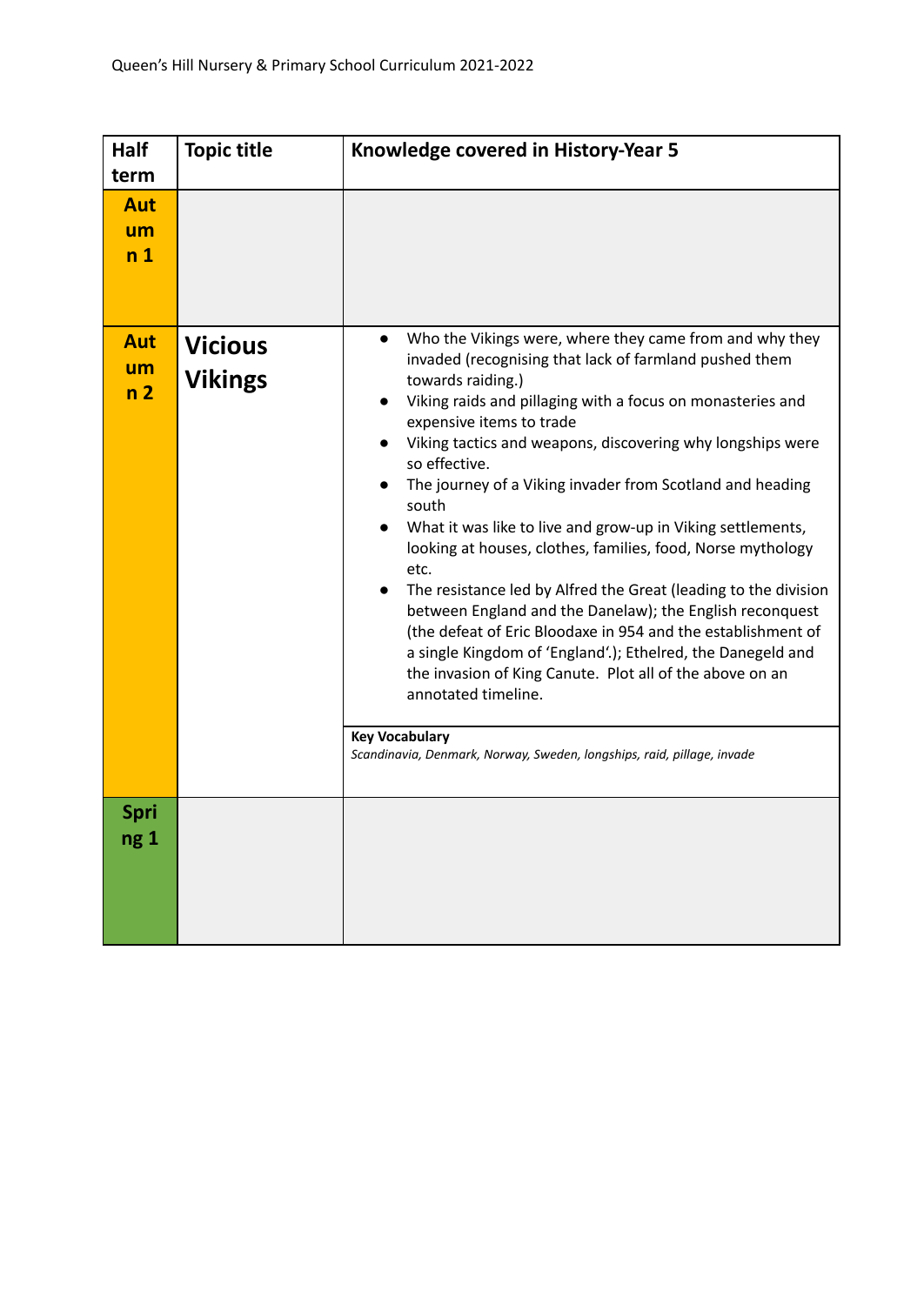| Spri<br>ng <sub>2</sub>     | <b>Ancient</b><br><b>Greece</b>       | Who the Ancient Greeks were, when they lived and the order<br>$\bullet$<br>of various events on the timeline of Ancient Greece<br>Rival city states such as Athens and Sparta<br>$\bullet$<br>Greek myths including key gods, goddesses and stories<br>$\bullet$<br>Key facts about the Battle of Marathon and the Trojan war<br>$\bullet$<br>How and why the Greek empire became successful<br>$\bullet$<br>Ancient Greece's political democratic system and a<br>$\bullet$<br>comparison with modern day politics<br>Sources that contribute to our understanding of Ancient<br>$\bullet$<br>Greece (artefacts such as vases and sculptures)<br>The Olympics and how it has changed over time<br>$\bullet$<br>The impact of Ancient Greece on the modern world (legacy<br>$\bullet$<br>of philosophers, scientist, mathematicians, architecture).<br><b>Key Vocabulary</b><br>ancient Greece, battle of marathon, Trojan war, empire, tyrant, democracy, myth,<br>gods, goddesses, sources, artefact, Olympic games, Persia, Athenians, Spartans, BC,<br>AD, pottery. |
|-----------------------------|---------------------------------------|-------------------------------------------------------------------------------------------------------------------------------------------------------------------------------------------------------------------------------------------------------------------------------------------------------------------------------------------------------------------------------------------------------------------------------------------------------------------------------------------------------------------------------------------------------------------------------------------------------------------------------------------------------------------------------------------------------------------------------------------------------------------------------------------------------------------------------------------------------------------------------------------------------------------------------------------------------------------------------------------------------------------------------------------------------------------------|
| Su<br>mm<br>er <sub>1</sub> |                                       |                                                                                                                                                                                                                                                                                                                                                                                                                                                                                                                                                                                                                                                                                                                                                                                                                                                                                                                                                                                                                                                                         |
| Su<br>mm<br>er <sub>2</sub> | <b>Crime and</b><br><b>Punishment</b> | The legacy of the Roman justice system and the 'Twelve<br>$\bullet$<br>Tables'<br>Punishments used during the Roman, Anglo-Saxon and<br>Victorian eras (stoning, whipping, hanging, executions,<br>branding)<br>Exile as a punishment such as being sent to America to work<br>$\bullet$<br>The role of ordeals in Anglo-Saxon times to determine guilt<br>$\bullet$<br>or innocence<br>The introduction of police (by Sir Robert Peel) and prisons<br>$\bullet$<br>within the Vicrotian era<br>Key facts about the life of Dick Turpin, the famous<br>highwayman and his varying portrayals in different historical<br>sources<br>The abolition of the death penalty in 1965 and which legacies<br>remain in our current justice system.<br><b>Key Vocabulary</b><br>Judge, jury, treason, trial, exile, execution, highwaymen, ordeal, justice, arson, rebel,<br>bobbies                                                                                                                                                                                              |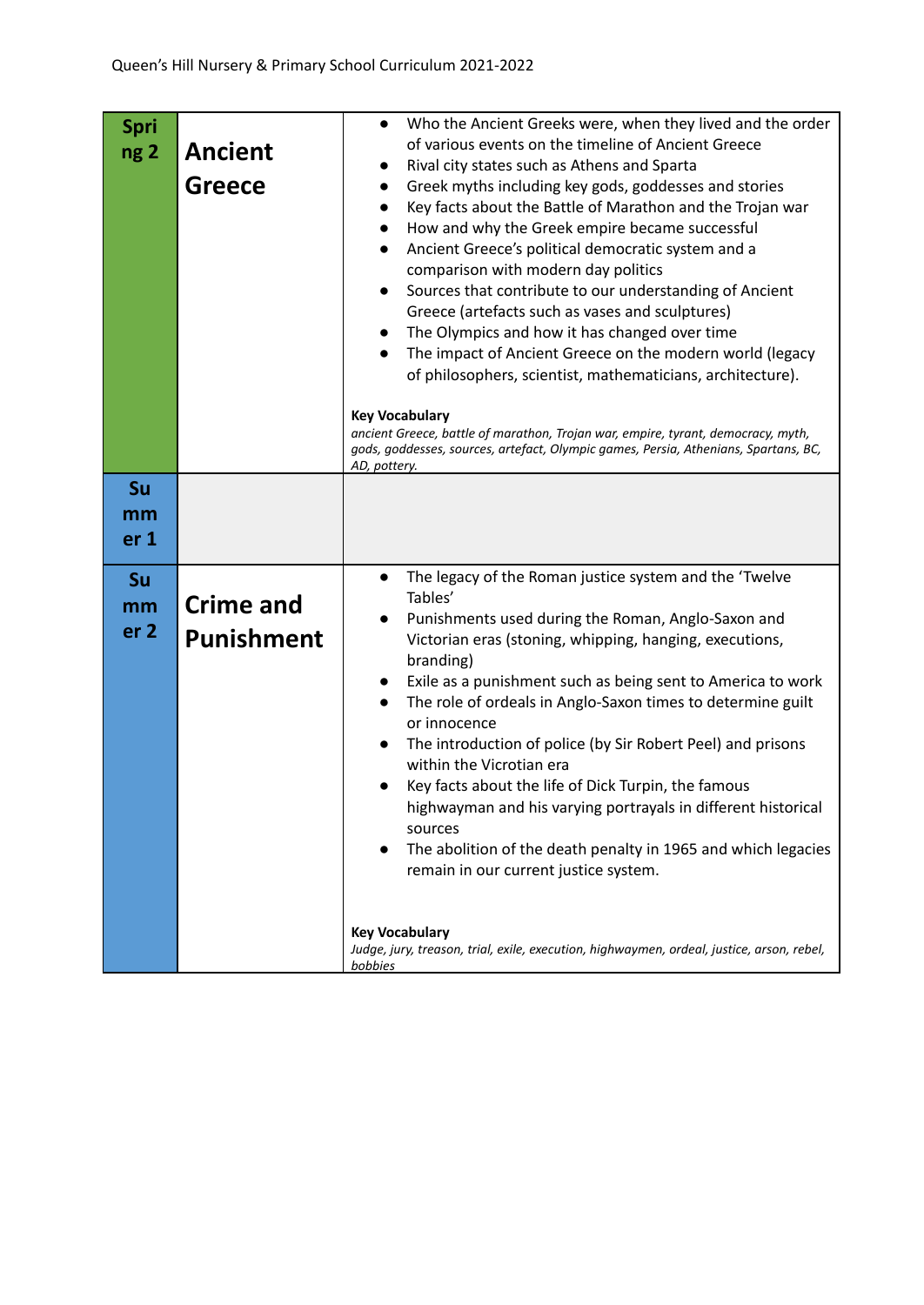| <b>Half</b>                                                               | <b>Topic title</b>                    | Knowledge covered in History-Year 6                                                                                                                                                                                                                                                                                                                                                                                                                                                                                                                                                                                                                                                                                                                                                                                                                                                                                                     |
|---------------------------------------------------------------------------|---------------------------------------|-----------------------------------------------------------------------------------------------------------------------------------------------------------------------------------------------------------------------------------------------------------------------------------------------------------------------------------------------------------------------------------------------------------------------------------------------------------------------------------------------------------------------------------------------------------------------------------------------------------------------------------------------------------------------------------------------------------------------------------------------------------------------------------------------------------------------------------------------------------------------------------------------------------------------------------------|
| term<br><b>Aut</b><br>um<br>n <sub>1</sub><br>Aut<br>um<br>n <sub>2</sub> | <b>Conflict</b><br>(WW2)              | The events that led to WW2 (including a timeline of<br>German invasions, the Munich Agreement and the<br>coming together of the Allies)<br>The Axis and Allies and which countries these include<br>The treatment of Jewish people during WW2 including<br>$\bullet$<br>the Holocaust and Anne Frank<br>The impact that WW2 had on the role of women and<br>$\bullet$<br>the legacy of this<br>The reason for rationing, how it was implemented and<br>$\bullet$<br>what life was like when living with rations<br>How and why vulnerable members of society were<br>$\bullet$<br>evacuated from large cities<br>A timeline of key events within the war such as D-Day,<br>$\bullet$<br>the Blitz and Hiroshima<br>What life was like for various roles within the war<br>(soldier, evacuee) through use of evidence and artefacts<br>(ration books, posters, letters)                                                                  |
|                                                                           |                                       | <b>Key Vocabulary</b><br>Allies, Axis, evacuee, black-out, rationing, air-raid shelter, trenches, Nazis, blitz,<br>holocaust, facism, Luftwaffe, Blitzkrieg, propaganda, concentration camps, Anne<br>Frank                                                                                                                                                                                                                                                                                                                                                                                                                                                                                                                                                                                                                                                                                                                             |
| <b>Spri</b><br>ng 1                                                       | <b>Benin</b><br>civilization<br>study | Place the kingdom on Benin both geographically and on a<br>$\bullet$<br>timeline in relation to other studies such as Anglo-Saxons<br>How Benin became a powerful empire by the joining of small<br>villages<br>The different roles in Benin society such as farmers,<br>craftsmen and the Obas with a focus on what evidence is<br>available and how and why there are gaps in our knowledge<br>of life in Benin<br>The downfall of Benin including civil wars and British invasion<br>Benin traditions such as storytelling<br>Benin religion and beliefs including reincarnation, Osanobua,<br>burial<br>Artefacts from the Benin kingdom, what they tells us about<br>their values and beliefs and the impact this had on Britain's<br>view of Western Africa<br><b>Key Vocabulary</b><br>Trade, farmer, craftsmen, invasion, civil war, Edo, Osanobua, reincarnation, animists,<br>artefacts, evidence, historians, British Empire |
| <b>Spri</b><br>ng <sub>2</sub>                                            |                                       |                                                                                                                                                                                                                                                                                                                                                                                                                                                                                                                                                                                                                                                                                                                                                                                                                                                                                                                                         |